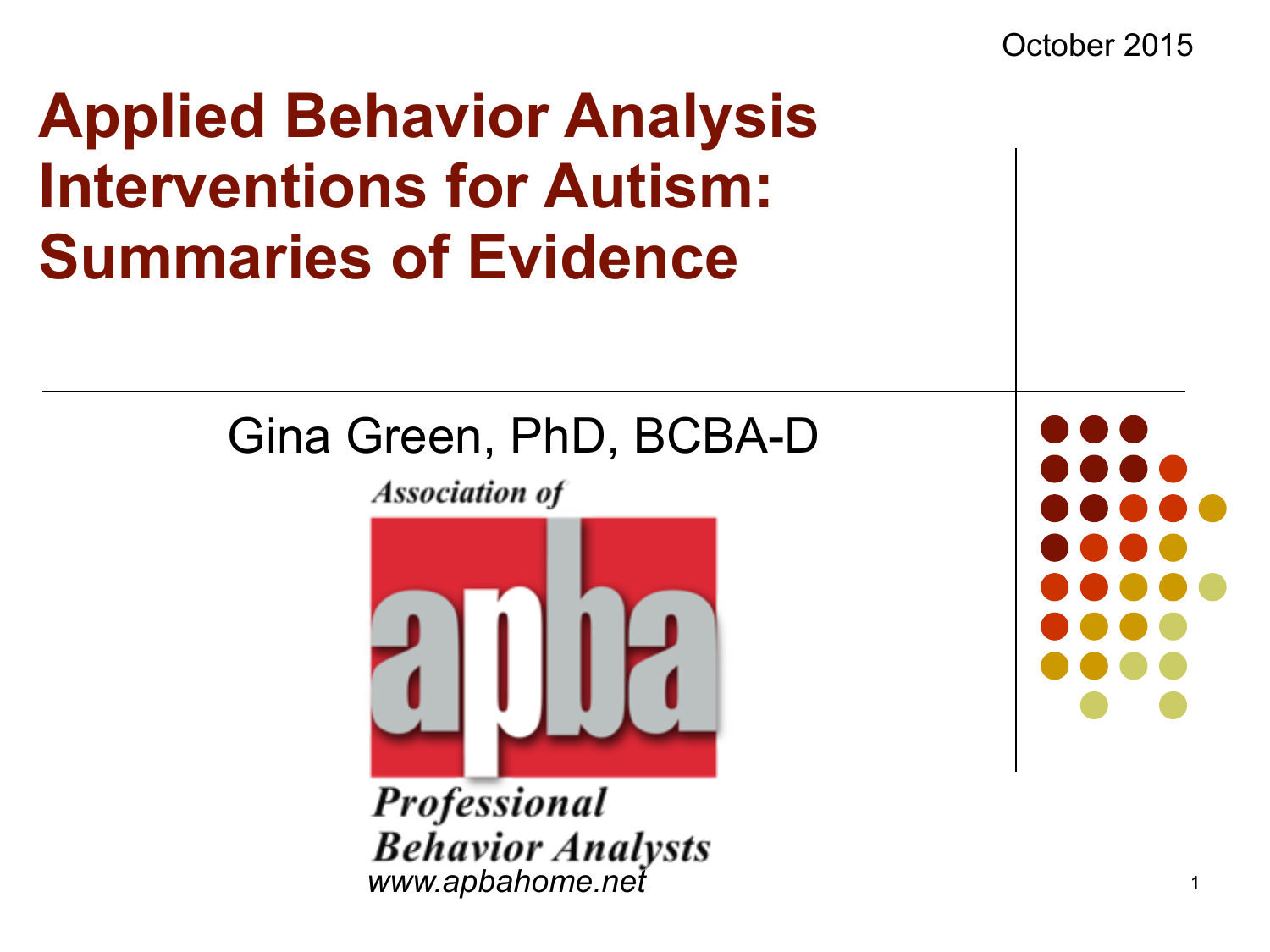### **Scientific evidence: Early, intensive, comprehensive ABA intervention for autism**



- Multiple group-design studies of comprehensive ABA intervention for children with autism ages 2 -8 years have been published in peer-reviewed journals
	- Many studies on Lovaas/UCLA model
	- Several studies on other broad-based ABA models
	- None on "Verbal Behavior," all-"naturalistic," or other ABA models
- Several meta-analyses found early intensive ABA intervention  $(25+$  hrs/wk, 1 – 4 yrs) overseen by professional behavior analysts produced substantially larger improvements than less intensive ABA, eclectic (mixed-method) intervention (intensive or not), and typical early intervention services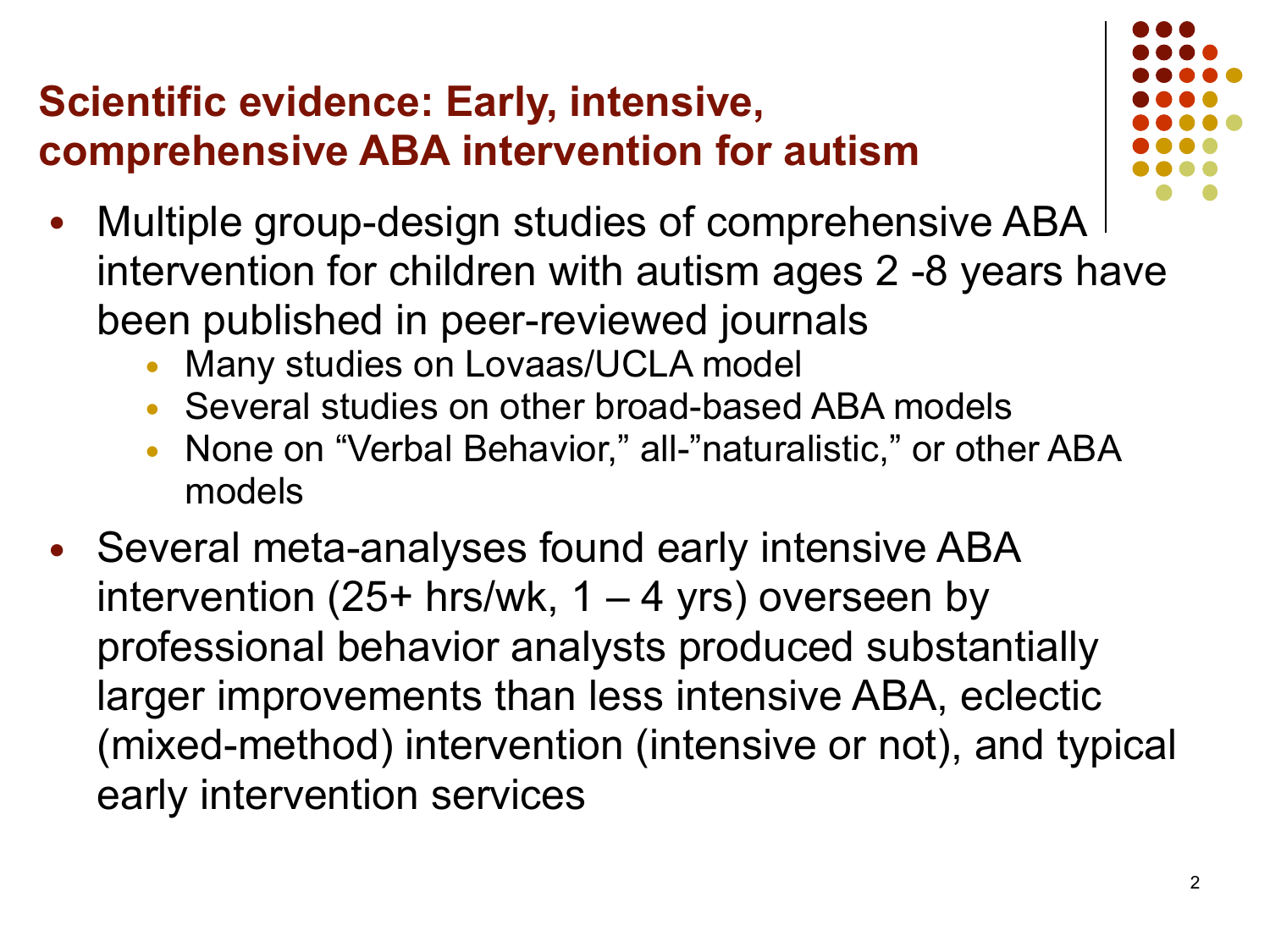### **Scientific evidence: Early, intensive, comprehensive ABA intervention for autism**



- **Strong evidence:** Mega-analysis of published studies by Eldevik et al., 2010, *American Journal on Intellectual and Developmental Disabilities, 115 (5).*
	- Included only studies in which treatment group got *intervention with defining features of early intensive ABA*
	- Analyzed *individual participant data* from 16 studies:
		- 309 children who received ABA intervention
		- 39 children who received comparison eclectic interventions
		- 105 children in control groups who received standard services
	- Found ABA intervention of  $36+$  hrs/wk,  $\geq 2$  yrs was required to produce reliable gains on measures of cognitive and adaptive skills (defined as +27 and +21 points, respectively)
		- Most children who made smaller gains nonetheless had clinically significant improvements
		- Effect sizes for ABA were comparable to those found for psychological and medical treatments for depression, OCD, bulimia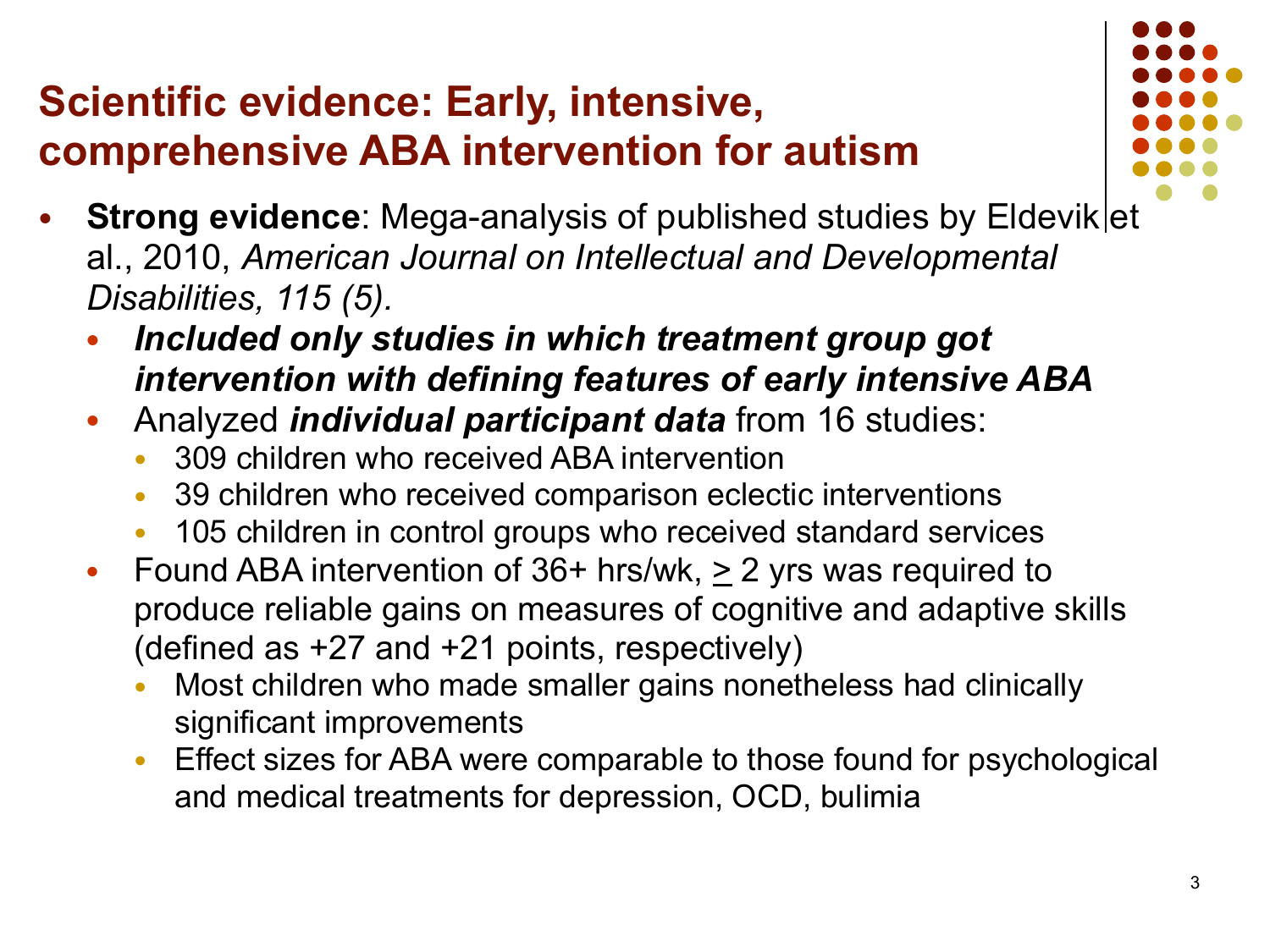## **Scientific evidence: Focused ABA interventions for autism**

- Hundreds of published behavior analytic controlled clinical trials document efficacy of a wide array of ABA interventions for building important skills in people with autism and related disorders *of all ages*, such as
	- "Learning to learn" skills
	- Communication skills
	- Social skills
	- Play and leisure skills
	- Hygiene and self-care skills
	- Personal safety skills
	- Eating a healthy diet
	- **Sleeping**
	- Cooperating with medical and dental procedures

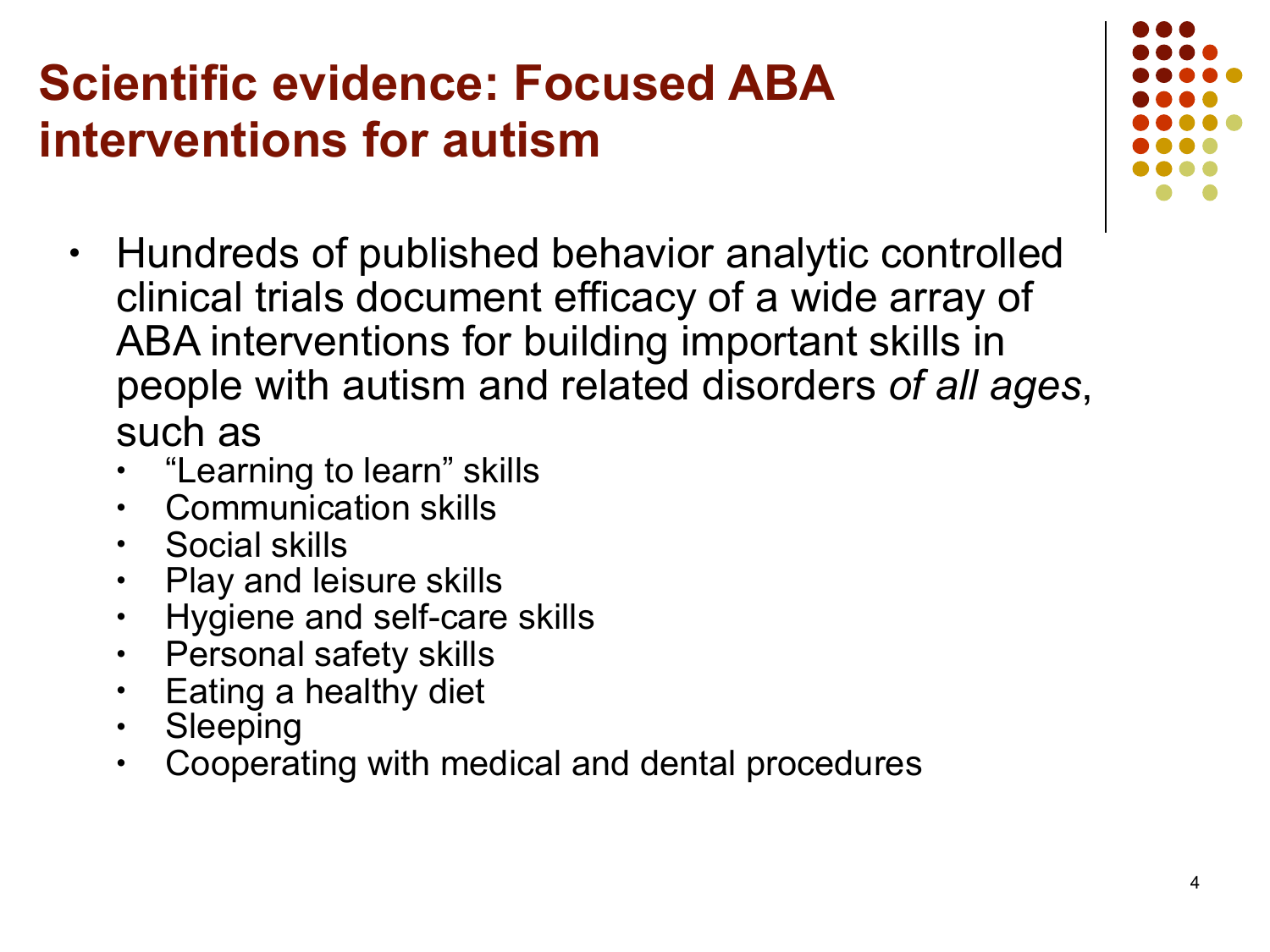### **Scientific evidence: Focused ABA interventions for autism**

- ABA interventions have also proved effective for improving behaviors that directly jeopardize the health and welfare of people with autism and related disorders *of all ages,* such as
	- Self-injurious behaviors
	- Property destruction
	- Pica (ingesting inedible items)
	- **Aggression**
	- Elopement (wandering)
	- Obsessive behaviors
	- **Hyperactivity**
	- Fearful behaviors

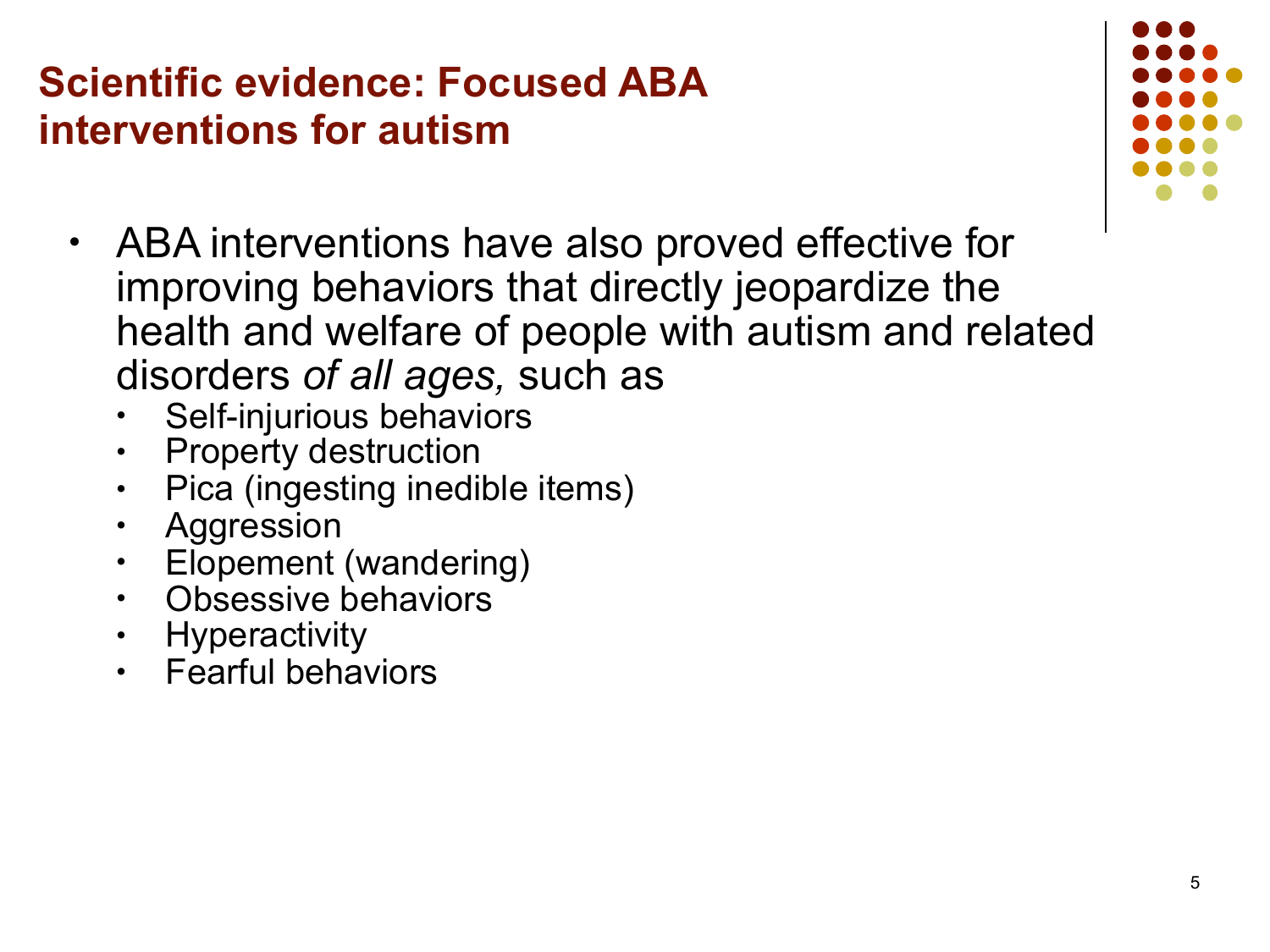#### **Scientific evidence: Focused ABA interventions for autism**

- Recent comprehensive reviews of the full range of relevant studies found that multiple focused and comprehensive ABA interventions for autism meet scientific criteria for evidence-based interventions. See
	- National Autism Center National Standards Project Phase 2  $(2015)$  – report available at http:// [www.nationalautismcenter.org/national-standards-project/](http://www.nationalautismcenter.org/national-standards-project/phase-2/) phase-2/
	- National Professional Development Center for ASD 2014 [report on evidence-based practices – available at http://](http://autismpdc.fpg.unc.edu/node/21) autismpdc.fpg.unc.edu/node/21

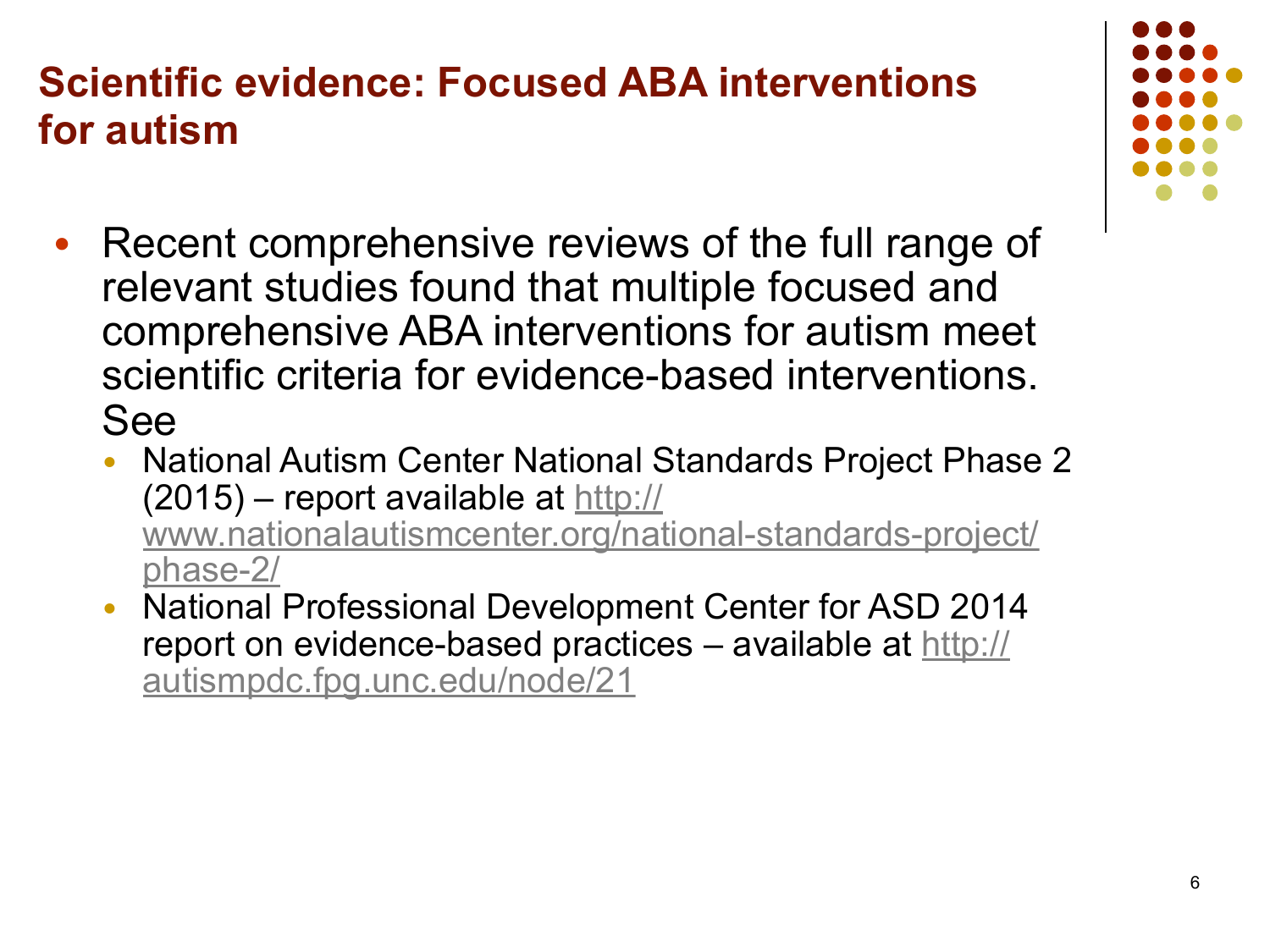#### **Systematic reviews and meta-analyses, focused ABA interventions**

- Brosnan, J. & Healy, O. (2011). A review of behavioral interventions for the treatment of aggression in individuals with developmental disabilities. *Research in Developmental Disabilities, 32,* 437-406.
- Campbell, J.M. (2003). Efficacy of behavioral interventions for reducing problem behavior in persons with autism: A quantitative synthesis of single-subject research. *Research in Developmental Disabilities, 24,* 120-138.
- Dixon, D.R., Bergstrom, R., Smith, M.N., & Tarbox, J. (2010). A review of research on procedures for teaching safety skills to persons with developmental disabilities. *Research in Developmental Disabilities, 31*, 985-994.
- Gillis, J.M., Natof, T.H., Lockshin, S.B., & Romanczyk, R.G. (2009). Fear of routine physical exams in children with autism spectrum disorders: Prevalence and intervention effectiveness. *Focus on Autism and Other Developmental Disabilities, 24,* 156-168.
- Hagopian, L.P., Rooker, G.W., & Rolider, N.U. (2011). Identifying empirically supported treatments for pica in individuals with intellectual disabilities. *Research in Developmental Disabilities, 32,* 2114-2120.
- Heyvaert, M., Maes, B., Van den Noortgate, W., Kuppens, S., & Onghena, P. (2012). A multilevel meta- analysis of single-case and small-n research on interventions for reducing challenging behavior in persons with intellectual disabilities. *Research in Developmental Disabilities, 33,* 766-780.
- Jennett, H.K., & Hagopian, L.P. (2008). Identifying empirically supported treatments for phobic avoidance in individuals with intellectual disabilities. *Behavior Therapy, 39,* 151-161.
- Kodak, T., & Piazza, C.C. (2008). Assessment and behavioral treatment of feeding and sleeping disorders in children with autism spectrum disorders. *Child and Adolescent Psychiatric Clinics of North America, 17*, 887-905.

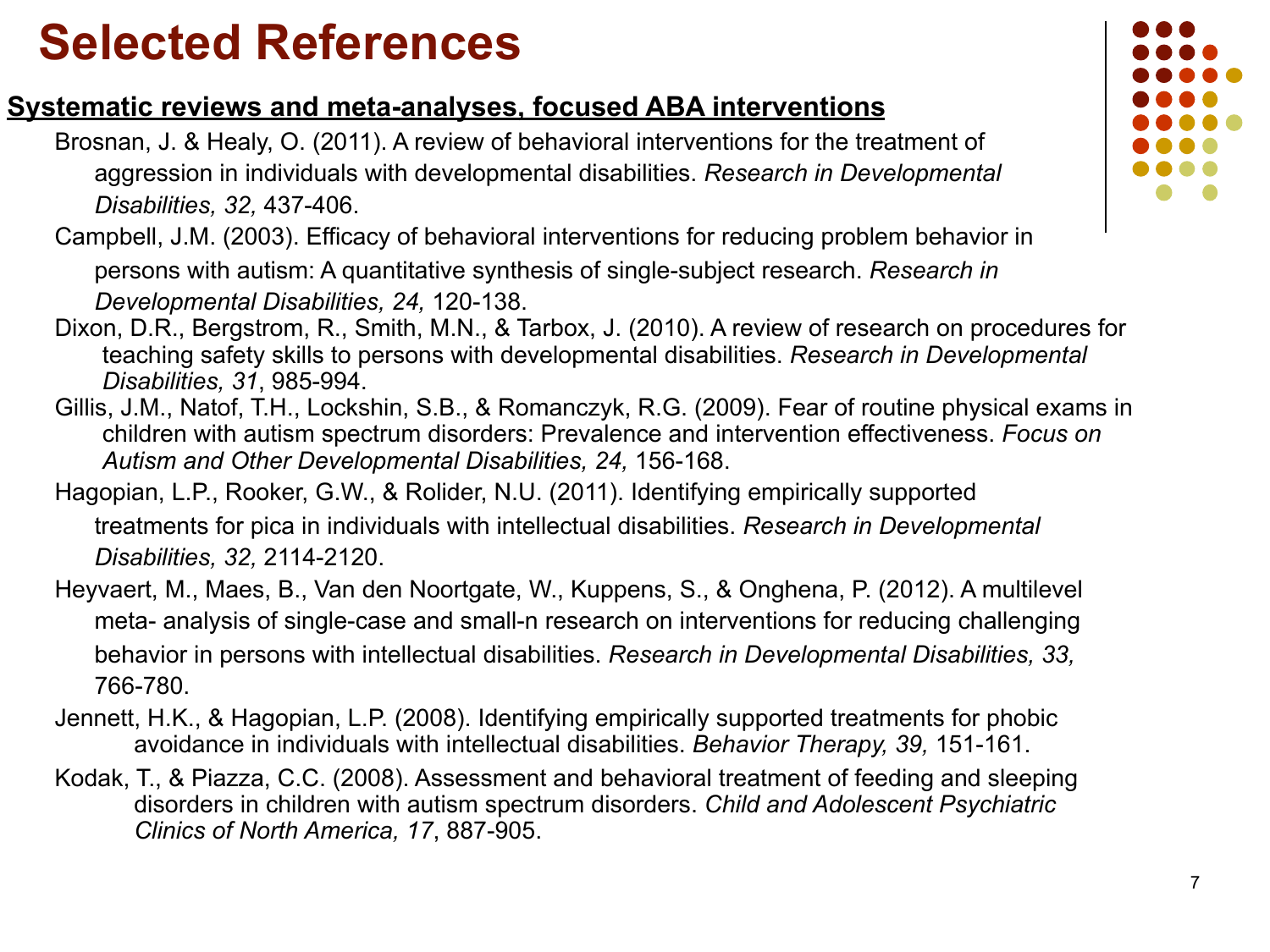#### **Systematic reviews and meta-analyses, focused ABA interventions**

- Kurtz, P.F., Boelter, E.W., Jarmolowicz, D.P., Chin, M.D., & Hagopian, L.P. (2011). An analysis of functional communication training as an empirically supported treatment for problem behavior displayed by individuals with intellectual disabilities. *Research in Developmental Disabilities, 32,* 2935-2942.
- Lang, R., DIdden R., Machalicek, W., Rispoli, M., Sigafoos, J., Lancioni, G., Mulloy, A., Regester, A., Pierce, N., & Kang, S. (2010). Behavioral treatment of chronic skin-picking in individuals with developmental disabilities: A systematic review. *Research in Developmental Disabilities, 31,* 304-315.
- Lang, R., Rispoli, M., Machalicek, W., White, P.J., Kang, So, Pierce, N., Mulloy, A., Fragale, T., O'Reilly, M., Sigafoos, J., & Lancioni, G. (2009). Treatment of elopement in individuals with developmental disabilities: A systematic review. *Research in Developmental Disabilities, 30,* 670-681.

 Ma, H. (2009). The effectiveness of intervention on the behavior of individuals with autism: A meta-analysis using percentage of data points exceeding the median of baseline phase (PEM). *Behavior Modification, 33*, 339-359. Reichow, B. & Volkmar, F.R. (2010). Social skills interventions for individuals with autism: Evaluation for evidencebased practices within a best evidence synthesis framework. *Journal of Autism and Developmental Disorders, 40,* 149-166.

 Weiskop, S., Richdale, A., & Matthews, J. (2005). Behavioural treatment to reduce sleep problems in children with autism or fragile X syndrome. *Developmental Medicine & Child Neurology, 47,* 94-104.

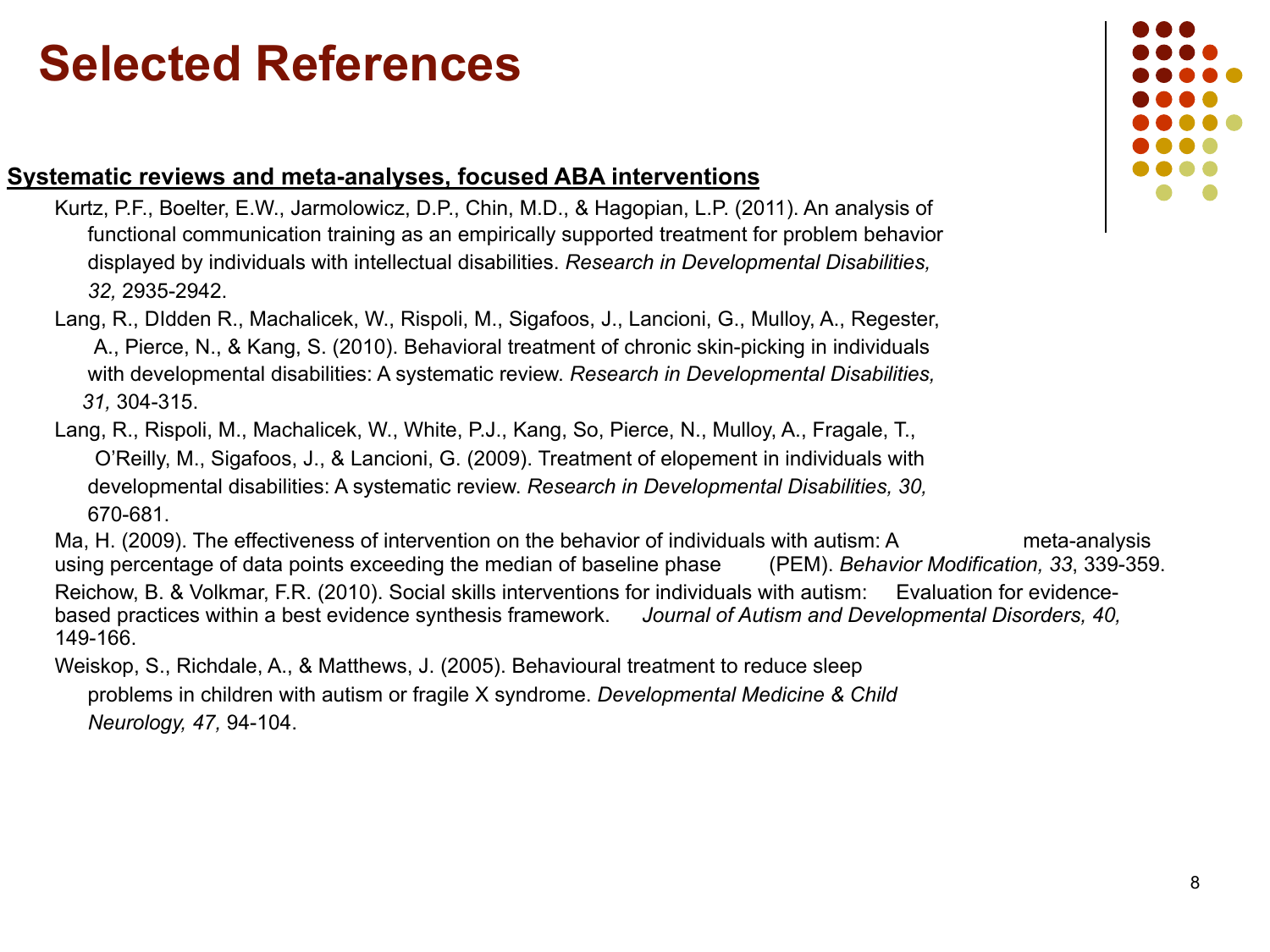#### **Systematic reviews and meta-analyses, comprehensive ABA intervention**

 Eldevik, S., Hastings, R.P., Hughes, J.C., Jahr, E., Eikeseth, S., & Cross, S. (2009). Meta- analysis of early intensive behavioral intervention for children with autism. *Journal of Clinical Child and Adolescent Psychology, 38,* 439-450.

 Eldevik, S., Hastings, R.P., Hughes, J.C., Jahr, E., Eikeseth, S., & Cross, S. (2010). Using participant data to extend the evidence for intensive behavioral intervention for children with autism. *American Journal on Intellectual and Developmental Disabilities, 115,* 381-405.

- Green, G. (2011). Early intensive behavior analytic intervention for autism spectrum disorders. In E. Mayville & J. Mulick (Eds.), *Behavioral foundations of effective autism treatment* (pp. 183-199). Sloan Publishing.
- Klintwall, L, Eldevik, S., & Eikeseth, S. (2013). Narrowing the gap: Effects of intervention on developmental trajectories in autism. *Autism*. Published online November 8, 2013. DOI: 10.1177/1362361313510067
- Peters-Scheffer, N., Didden, R., Korzilius, H., & Sturmey, P. (2011). A meta-analytic study on the effectiveness of comprehensive ABA-based early intervention programs for children with Autism. Spectrum Disorders. *Research in Autism Spectrum Disorders, 5,* 60-69.
- Reichow, B. (2012). Overview of meta-analyses on early intensive behavioral intervention for young children with autism spectrum disorders. *Journal of Autism and Developmental Disorders, 42*, 512-520.
- Reichow, B. & Wolery, M. (2009). Comprehensive synthesis of early intensive behavioral interventions for young children with autism based on the UCLA Young Autism Project model.  *Journal of Autism and Developmental Disorders, 39,* 23-41.
- Virués-Ortega, J. (2010). Applied behavior analytic intervention for autism in early childhood. *Clinical Psychology Review, 30*, 387-399.